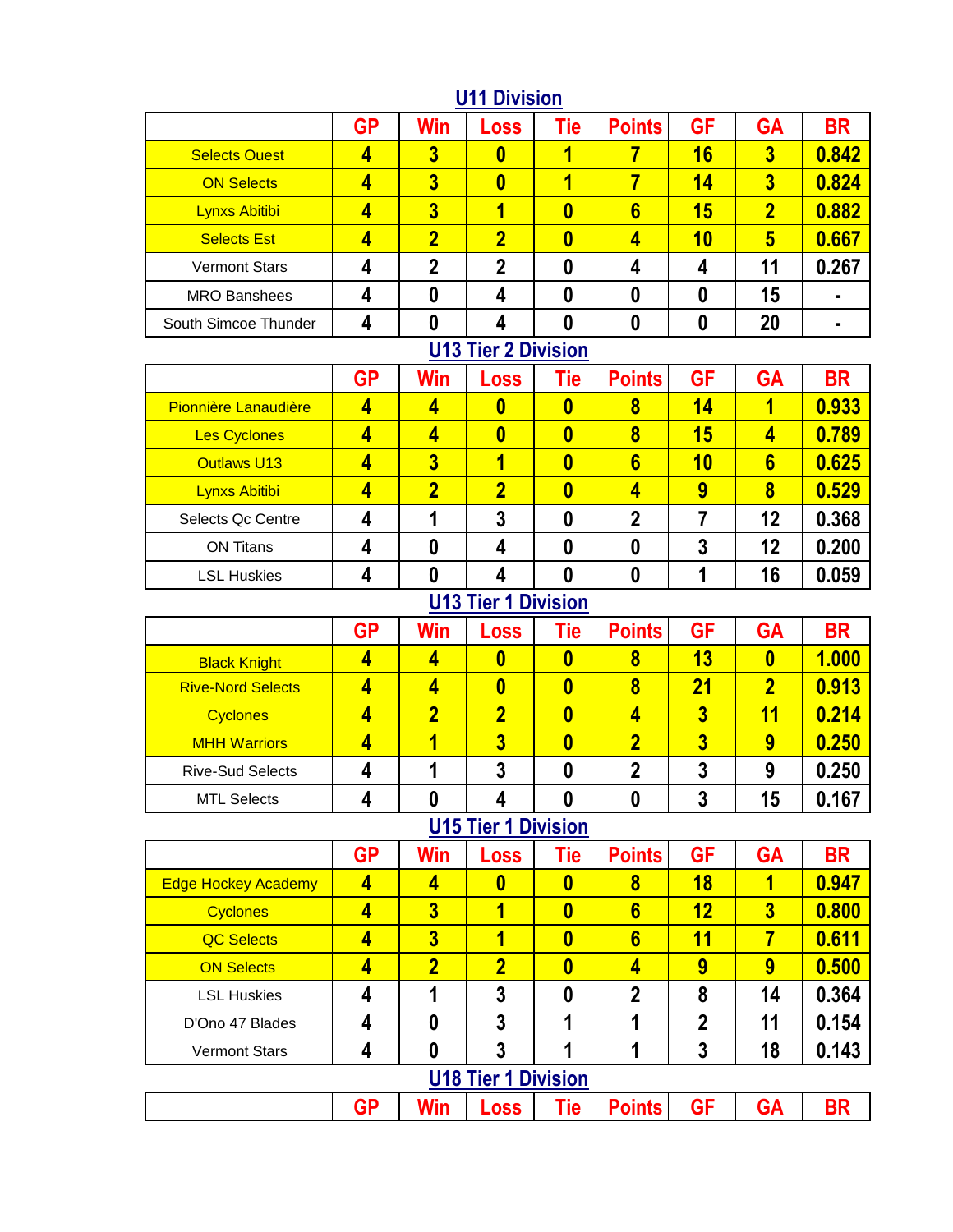| <b>AF knights NB</b>       | 4 | 3                       | 0 |   |   | 11 | 6                       | 0.647 |
|----------------------------|---|-------------------------|---|---|---|----|-------------------------|-------|
| <b>St. Lawrence Attack</b> |   | $\overline{\mathbf{3}}$ |   | 0 | 6 | 9  | 5                       | 0.643 |
| D'Ono 47 Blades            | 4 | $\overline{2}$          |   |   | 5 |    | $\overline{\mathbf{3}}$ | 0.571 |
| <b>QC Selects</b>          |   |                         |   | 2 |   | 6  | 5                       | 0.545 |
| Lynx de l'Abitibi          |   |                         | 2 |   | 3 |    | 8                       | 0.467 |
| London ON Hockey Club      | 4 |                         | 2 |   | ŋ |    |                         | 0.364 |
| <b>LSL Huskies Vintage</b> |   |                         | 3 |   | n |    |                         | 0.364 |
| <b>LSL Huskies</b>         |   |                         |   |   |   |    |                         | 0.300 |

#### **U18 Tier 2 Division**

|                            | <b>GP</b> | Win | Loss | Tie | <b>Points</b> | GF | <b>GA</b>               | <b>BR</b> |
|----------------------------|-----------|-----|------|-----|---------------|----|-------------------------|-----------|
| <b>Selects</b>             | 4         |     |      |     | 8             | 13 | $\overline{\mathbf{2}}$ | 0.867     |
| <b>Kawartha Bobcats</b>    | 4         | 2   |      |     | 5             | 8  | 6                       | 0.571     |
| <b>Olympiennes Moncton</b> | 4         | 2   |      |     | 5             | 14 | 12                      | 0.538     |
| <b>The Wolves</b>          | 4         |     |      |     |               | 6  | 5                       | 0.545     |
| Vermont Stars White        | 4         |     | מ    |     | 3             | 6  | 4                       | 0.600     |
| <b>Vermont Stars Green</b> | 4         |     |      |     |               |    |                         | 0.364     |
| <b>Belmont Blazers</b>     | 4         |     |      |     |               |    | 20                      | 0.200     |

# **U22 Tier Division**

|                                | GP | Win          | <b>Loss</b> | Tie | <b>Points</b> | <b>GF</b> | GA | <b>BR</b> |
|--------------------------------|----|--------------|-------------|-----|---------------|-----------|----|-----------|
| <b>Patriotes Saint-Laurent</b> | 4  |              |             |     | 8             | 10        |    | 0.909     |
| Oilers de Lanaudière           | 4  |              |             |     | 8             | 17        |    | 0.895     |
| <b>Flamborough Falcons U22</b> | 4  | $\mathbf{p}$ | ∩           |     |               |           | 9  | 0.500     |
| <b>Flamborough Falcons</b>     |    |              |             |     |               |           |    | 0.500     |
| <b>Citadelles</b>              |    |              |             |     |               |           | 10 | 0.375     |
| Panthères du Richelieu         |    |              |             |     |               |           | 22 | 0.083     |

## **Adulte D Division**

|                          | <b>GP</b>               | Win            | <b>Loss</b>    | Tie                     | <b>Points</b> | <b>GF</b>      | <b>GA</b>       | <b>BR</b> |  |  |
|--------------------------|-------------------------|----------------|----------------|-------------------------|---------------|----------------|-----------------|-----------|--|--|
| Les Retraitées           | $\overline{\mathbf{3}}$ | 1              | $\bf{0}$       | $\overline{\mathbf{2}}$ | 4             | 5              | $\overline{2}$  | 0.714     |  |  |
| Les Licornes de Québec   | $\overline{\mathbf{3}}$ | $\overline{2}$ | 4              | $\bf{0}$                | 4             | 12             | 5               | 0.706     |  |  |
| <b>Les Croquettes</b>    | $\overline{3}$          | $\overline{2}$ | ۹              | $\bf{0}$                | 4             | 12             | $6\phantom{1}6$ | 0.667     |  |  |
| <b>Les Panaches</b>      | $\overline{3}$          | $\overline{2}$ | 1              | $\bf{0}$                | 4             | 9              | 5               | 0.643     |  |  |
| <b>FRIENDS</b>           | 3                       | $\mathbf{2}$   | 1              | 0                       | 4             | 11             | 8               | 0.579     |  |  |
| Les Légendes             | 3                       |                | 1              | 1                       | 3             | 5              | 6               | 0.455     |  |  |
| Coasters                 | 3                       | $\bf{0}$       | $\overline{2}$ | 1                       | и             | $\overline{2}$ | 12              | 0.143     |  |  |
| Train Wrecks 1           | 3                       | 0              | 3              | 0                       | 0             | 0              | 12              |           |  |  |
| <b>Adulte E Division</b> |                         |                |                |                         |               |                |                 |           |  |  |
|                          | GP                      | Win            | Loss           | Tie                     | <b>Points</b> | <b>GF</b>      | GΑ              | BR        |  |  |